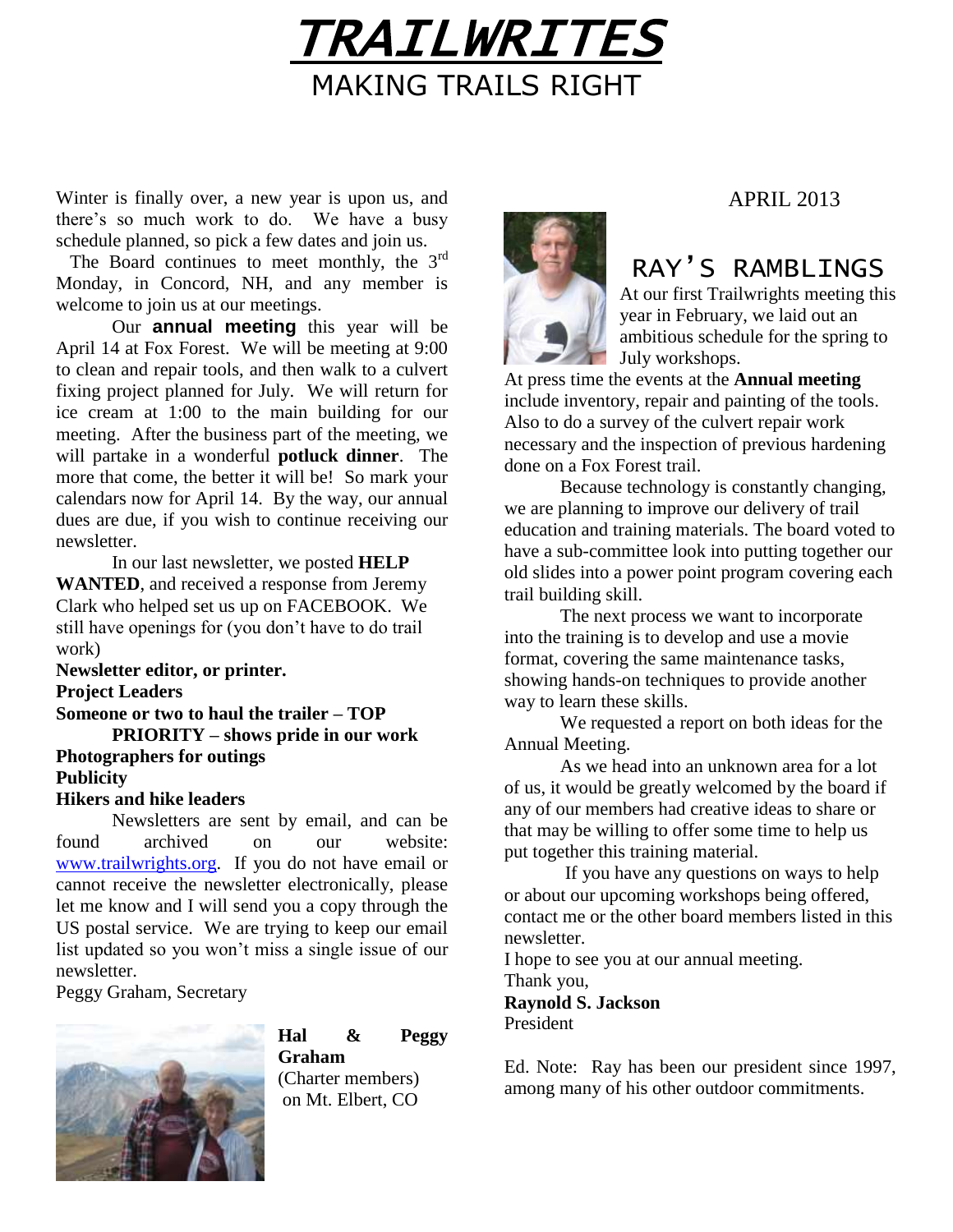

#### Jack and June Liberman

Charter members since 1987. Jack just celebrated his  $91<sup>st</sup>$  birthday and they plan one more hike before hanging up their boots.

# Spring & Summer 2012 Schedule

**April 2 –** Chain saw refresher, Forest Servcie HQ in Campton

**April 13** – AMC awards night

**April 13** – Milford Trails Symposium

**Sunday April 14** – Annual meeting

**April 27 –** Artist's Bluff, Franconia Notch

**May 4 –** Annual MA Trails Conference, Devens**,** 

**May 11 –** Chocorua Mountain Club

**May 18** – Rollins Trail, Mt. Kearsarge. Contact Hal Graham (see directory)

**May 20 –** Board meeting

### **May 24 - 27** – and **June 1 & 2**

Chatham Trails Work weekend – Reservations required, free room and board for work. Contact Sandy Finn at [sandycta@comcast.net.](mailto:sandycta@comcast.net)

**June 2 & 9** – Adopter skills day, Forest Service, Saco District.

**June 17** – Board meeting

**Sat. June 22** – Mt. Pemigewasset, Franconia Notch. Contact Hal Graham 286-3506 or email [halpeg76@metrocast.net](mailto:halpeg76@metrocast.net)

**July 12 -16** – Monadnock Trails Week. Contact Ray Jackson (see directory)

**Sat. July 20** – NH Trails Day. Fox Forest?



#### **Dan Blanchette**, **Hiking Schedule**

**Sat. April 20 – Mt. Pierce** (4310') Easy to moderate hike up the Crawford Path, enjoy this 4000 footer before the bugs (approx. 6 mi. R.T.)

**Sat. May 18 – Mt. Monroe/Mt. Eisenhower** (5372'/4760'). We will hike up the Ammonoosuc trail to Lakes of the Clouds Hut, then head south over Mt. Monroe and to Mt. Eisenhower, hiking out on the Edmonds Path. (approx. 8 mi.)

**Sat. June 8 – Middle Carter** (4610') Join us on the Carter range, we will hike the Imp Trail to the No. Carter Trail, to the Carter Moriah Tr.(approx. 10 mi. RT)

#### **Sat. July 27 – Mt. Moosilauke** (4802')

This could be an opportunity to include South Peak, Blue, or Jim. This will be determined with participants' abilities in mind, with a strong group we could do all four! (approx. 9.6 mi. loop). For more information, contact Dan Blanchette at 226-0762 or [knapsac@aol.com](mailto:knapsac@aol.com)

# TRAILWRIGHTS' STORE

|                                 |         | Member Non-Member |  |
|---------------------------------|---------|-------------------|--|
| Blue or gray tee shirts $$8.00$ |         | \$10.00           |  |
| Blue or gray sweatshirt \$12.00 |         | \$15.00           |  |
| Hooded sweatshirts              | \$15.00 | \$17.00           |  |
| Bumper sticker                  | \$1.00  | \$2.00            |  |
| Logo decal                      | \$1.00  | \$2.00            |  |
| Logo patches                    | \$4.00  | \$5.00            |  |
| Pins                            | \$5.00  | \$5.00            |  |
|                                 |         |                   |  |

Items available at outings. Please call or email Peggy for sending through the mail.

### **Don't forget! Dues are still \$5.00 due at annual meeting.**

### Trailwrights Directory

|                             | www.Trailwrights.org Trailwrights@pobox.com |
|-----------------------------|---------------------------------------------|
| President: Ray Jackson      | 978-597-8813 rayjanejackdson@aol.com        |
| Vice President: Bob Spoerl  | 603-437-0541 rspoerl@nhvt.net               |
| Secretary: Peggy Graham     | 603-286-3506 halpeg76@metrocast.net         |
| Treasurer: Ralph Potter     | 603-228-2366 sandyjs1@comcast.net           |
| Director:                   |                                             |
| Director: Rick Blanchette   | 603-878-1464 rickblanchette@yahoo.com       |
| Director: Bruce Richards    | 603-623-1397 brucedottie125@gmail.com       |
| Hiking: Dan Blanchette      | 603-226-0762 knapsac@aol.com                |
| Trail/Toolmaster: Dave Dick | 603-464-4628 ddick1@comcast.net             |
| Webmaster: Rick Blanchette  | 603-878-1464 rickblanchette@yahoo.com       |



Paul Chartier at Fox Forest showing his Trailwright's tee shirt